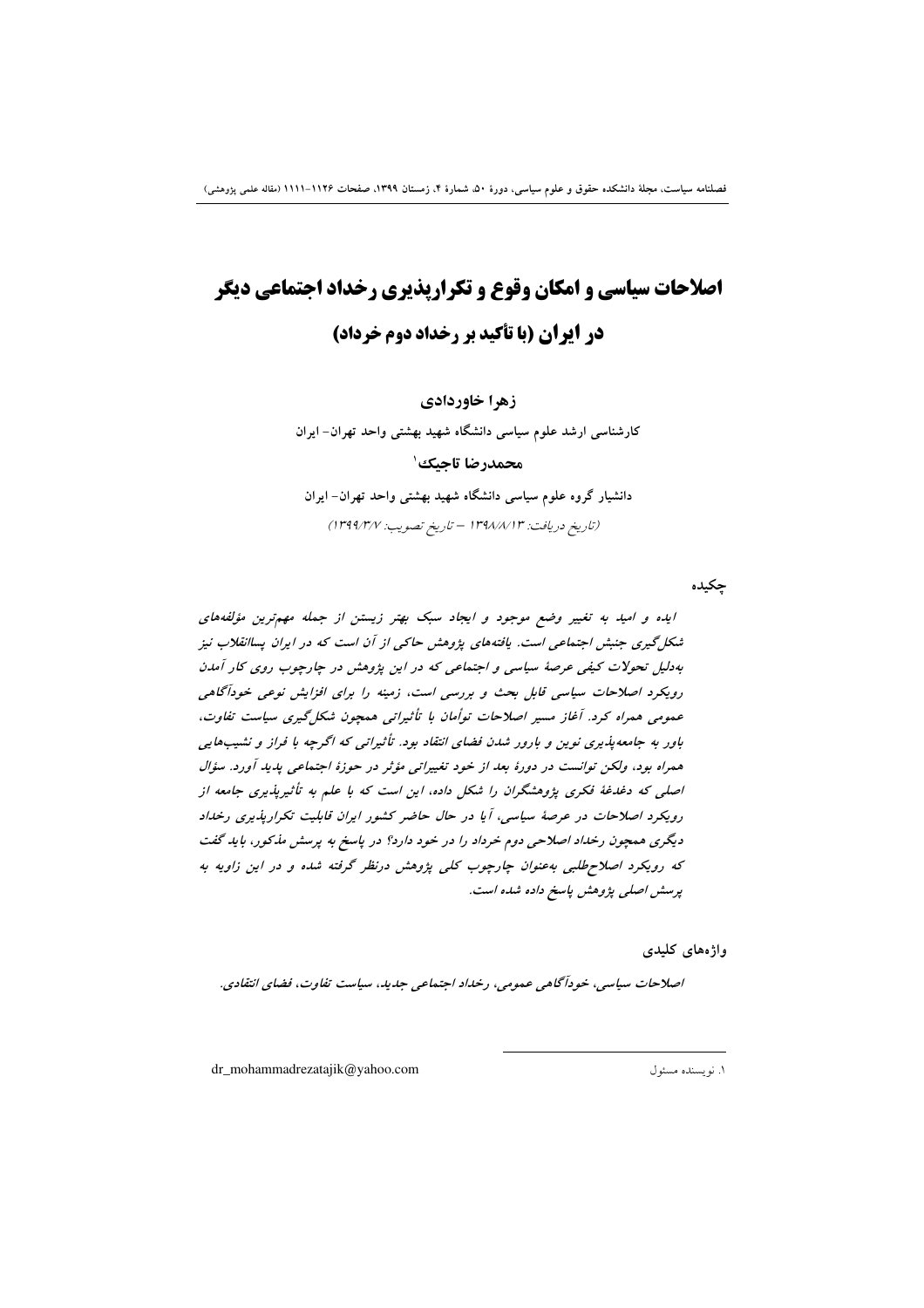#### ۱. مقدمه

بررسی رخدادهای اجتماعی بهعنوان یکی از راههای تغییر در ساختار سیاسی و اجتماعی بهمنظور ایجاد دگرگونی در وضع موجود و سبک بهتری از زیستن مستلزم شناخت دقیق مفهوم رخداد اجتماعی جدید، فرایند شکل گیری آن و تعبیری که از مفهوم کامیابی یک رخداد اجتماعی داریم، است. رخدادهای اجتماعی بهعنوان یکی از انواع رفتارهای جمعی و اعتراضی (بهعنوان شبکهٔ وسیعی از افراد، محافل و گروههای غیررسمی و رسمی) است که به اشکال متعددی اغلب در جوامع مدرن یا بهصورت ضعیفتری در جوامع در حال گذار نیز بهوقوع می پیوندد (جلائی پور، ۱۳۸۹: ۳۵). همچون روی دادن انقلاب شکوهمند اسلامی که در دستهبندی رخدادهای اجتماعی خشونتبار جای میگیرد و دیگری ظهور رخداد دوم خرداد که نوع ملایم تری از رخداد اجتماعی را نمایانگر است.

همزمان با شکل گیری این گونه رخدادها (با توجه به ویژگیهای منحصربهفردشان)، ایران وارد عصر جدیدی از تحولات میشود که در نوع خود نسبت به دورههای پیشین بی نظیر و بیبدیل است، زیرا ایرانیان در هر دو دوره از شکل گیری و پیدایش این رخدادها خواهان دگرگونیهایی در وضع موجود و اصلاح در تجربه و سبک بهتری از زیستن خویش بودند. در فضای انقلاب اسلامی با جایگزینی نوع جدید از گفتمان که نشأتگرفته از ایدئولوژی انقلاب بود، بالطبع شاهد دگرگونیهایی بنیادی و ریشهای در عرصههای داخلی و بینالمللی هستیم، ولیکن با روی کار آمدن دوران اصلاحات و جایگزینی رویکرد اصلاحات با تمرکز بر روی فضای سیاسی و فرهنگی بهجای گفتمان سازندگی، هرگونه تغییر و دگرگونی در درون چارچوب و فضای انقلاب اسلامی مطرح است.

در دوران اصلاحات سیاسی نیز که در قالب رخداد دوم خرداد متجلی می شود (این نکته را باید مورد توجه قرار داد که اصلاحات بهعنوان یک فرایند و پروسه محدود به دوران ریاست جمهوری آقای خاتمی نمی شود و از دولت مرحوم هاشمی رفسنجانی شروع شد)، بی تردید فضا و شرایط زمانه را وارد مرحلهٔ جدیدتر و یوپاتری از رشد و توسعهیافتگی در بخشهای مختلف بهویژه در عرصهٔ سیاسی و فرهنگی کرد. در این دوره، ورود گفتمان جدید اصلاح طلبي با محوريت مفاهيمي همچون تحقق جامعهٔ مدني، حقوق شهروندي، آزادي بيان، کثرتگرایی در فهم دین، تسامح و تساهل در مسائل اجتماعی، تشنجزدایی در روابط بین|لملل، گفتوگوی تمدنها، احتراز از خشونت، قانونگرایی، شایستهسالاری و غیره، زمینه را برای شکل گیری و رشد قشری جوان، پویا و کارامد فراهم آورد که برای تحقق مطالبات مردمسالارانهٔ خویش به پیگیری خواستههایشان از طریق سازوکارهای مسالمتآمیز و در سایهٔ حکومت قانون عمل میکنند. مقصود یژوهشگر در این یژوهش از احتمال وقوع رخدادی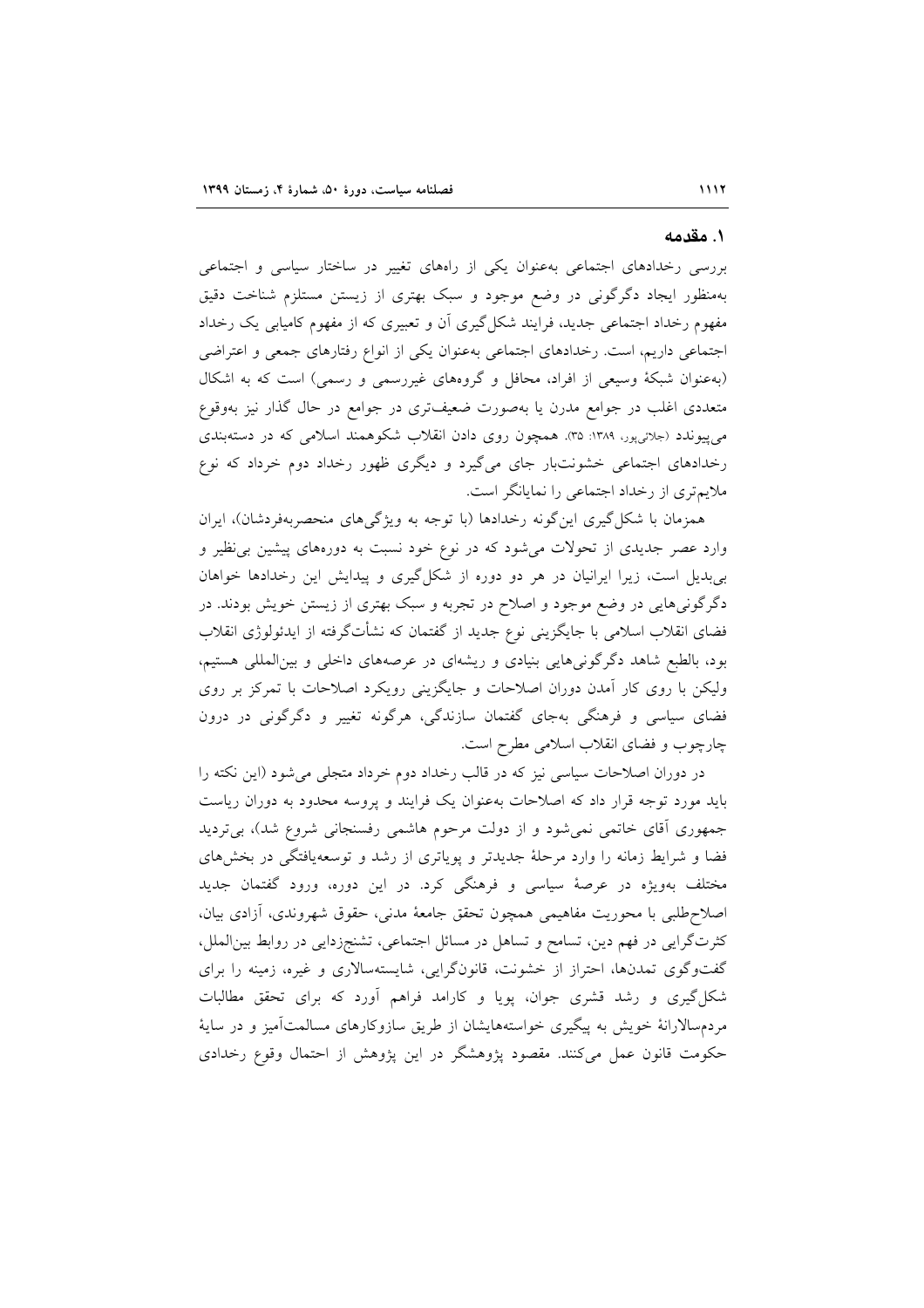دیگر، رخدادهایی از جنس رخدادهای اجتماعی نوین که دارای پویشی اصلاحطلبانه میباشد، است. حال بهمنظور بررسی و ارزیابی دغدغهٔ اصلی، پژوهش را حول محور سه موضوع اصلی بررسي ميكنيم:

١. بررسي مفهوم اصلاحات بهويژه واكاوى مفهوم اصلاحات سياسي بهعنوان چارچوب نظري يژوهش؛

۲. ارائهٔ تعریفی از رخدادهای اجتماعی جدید و بررسی علل شکل گیری رخدادهای اجتماعی جدید در ایران پساانقلاب؛

۳. بررسی زمینههای ورود جنبش اجتماعی جدید با توجه به رویکرد اصلاحطلبی.

#### ٢. روش پژوهش

این تحقیق از نوع تحقیقات تحلیلی- اسنادی است. پژوهش اسنادی، پژوهش مبتنی بر شواهد برگرفته از مطالعهٔ اسناد، مانند آرشیوها یا آمار رسمی است. بنابراین پژوهشگر سعی می کند با بهرهگیری از روش اسنادی به گردآوری اطلاعات از اسناد موجود در کتابخانه، کتابها، فصلنامههای علمی- پژوهشی، مجلات و همچنین روزنامه و مقالات اینترنتی بپردازد. روش گردآوری اطلاعات روش اسنادی و کتابخانهای است که از طریق فیش برداری از کتابها، مقالات، برخی پایاننامهها، گزارش سمینار و اجلاسهای بینالمللی در ایران و خارج از کشور، سایتهای مرتبط و... اطلاعات لازم گردآوری می شود.

### ۳. چارچوب نظری

۰.۱ اصلاحات و صیرورت تاریخی آن

آموزهای به نام «اصلاحات» ْ، سرآغاز تراژدی تاریخی است. اما، این تراژدی در جامعهٔ امروز ما، چندان بدیع نیست و ریشه در تاریخ معاصر این مرز و بوم دارد. بهرغم اینکه جامعهٔ ایرانی و ایرانیان در طول یکصد سال گذشته همواره دل مشغولی اصلاح طلبی را داشتهاند تا راه گذاری را بهسوی اّن باز کنند، ولکن تاریخ اصلاحات سیاسی و اجتماعی در ایران، تاریخی یرفرازونشیب و مملو از ناکامی ها و گسستها و پیوستها را گذرانده است (تاجیک، ۱۳۸۳-۳۱۰-۳۰۵). اساساً، رویکرد مبتنی بر صیرورت اصلاحی در جامعهٔ ایرانی در هنگامه و زمانهای شکل گرفت که بستر اندیشگی و تمهیدات ذهنی و عینی و فرهنگی آنان در این سرزمین فراهم نبود. اگرچه اولین تجربهٔ گذار اصلاحی در ایران با ظهور نهضت مشروطه قرین بود، ولکن اندیشهٔ

1. Reforms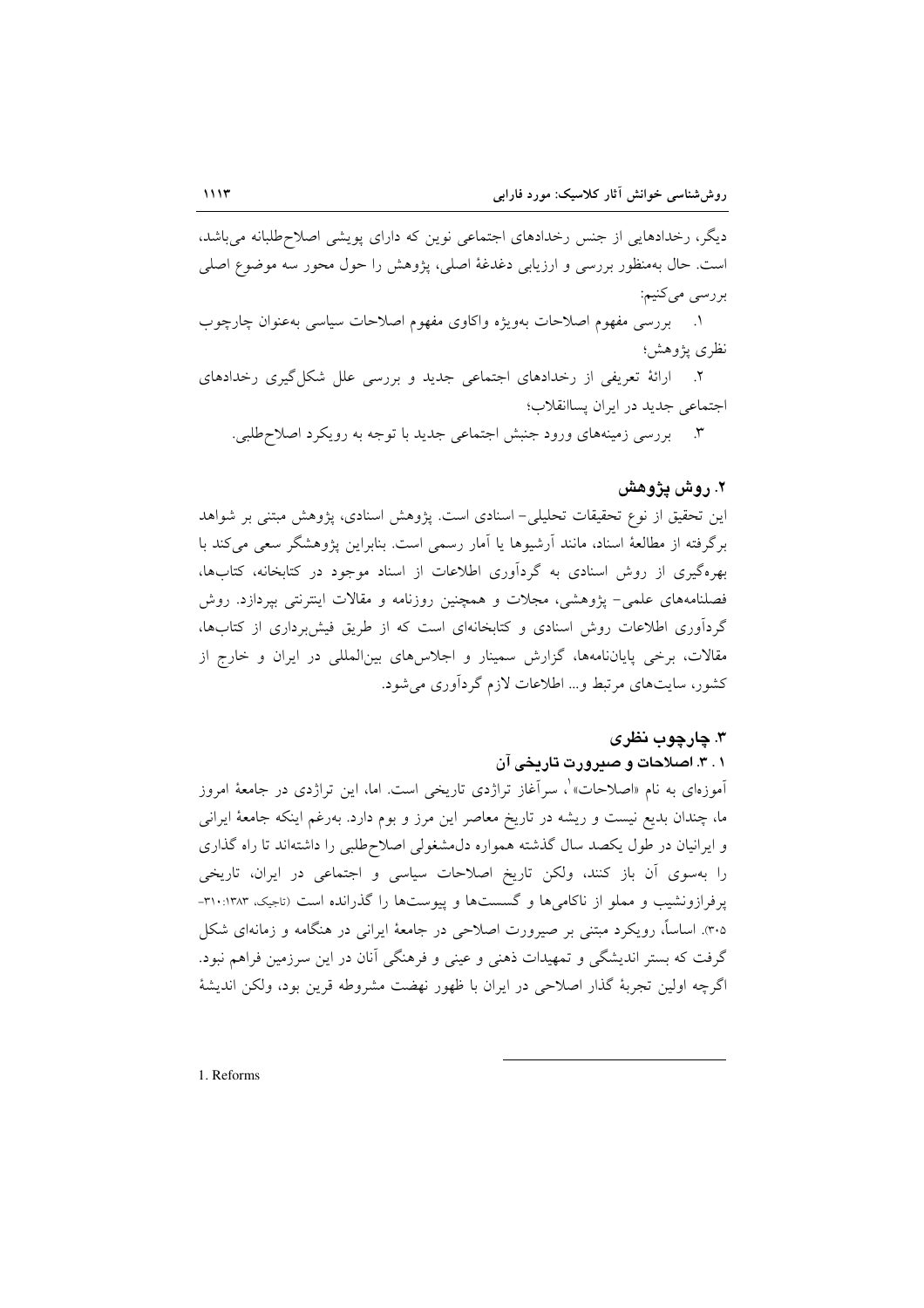مشروطهخواهی خود بر پیشینهٔ تاریخی و معرفتی غنی و بومی استوار نبود. در واقع در شکل گیری این رویکرد هم رویدادهای درونی ایران و هم اوضاع و احوال جهانی نقش داشت. زمانی که تب و تاب انقلاب اسلامی و شور و شوق ناشی از آن فرو نشست، روشنفکران دینی و گروهی از روحانیان با نگاهی اصلاحی به دین نگریستند. نمایندگان این رویکرد خویش را ادامهدهندهٔ راه امام و انقلاب اسلامی میدانستند. ازاین رو این روشنفکران و اصلاح طلبان دینی نیز در سال های پس از پیروزی انقلاب اسلامی و در نسبت با نظام جمهوری اسلامی قائل بهنوعی اصلاحطلبیاند و بهکارگیری اصلاحات موردنظرشان مستلزم ساختارشکنی نیست. بهعبارت دیگر، آنها معتقدند که در چارچوب همین نظام، می توان اصلاحات موردنظر را منطبق با موازين اسلام انجام داد. اصلاحطلبي اسلامي در ايران را می توان از فعالیتها و اندیشههای سید جمال اسدآبادی آغاز کرد و به اندیشههای آیتالله طالقاني، مهندس بازرگان و دکتر علي شريعتي و برخي افراد نهضت آزادي و ملي—مذهبي ها مانند يدالله و عزتالله سحابي، عبدالكريم سروش، محمد مجتهد شبستري، سيد محمد خوئيني ها و سيد محمد خاتمي دانست (حاضري و همكاران، ١٣٩٠: ١١١).

بنا به ادعای تولیدکنندگان این رویکرد، از مهمترین اهداف شکل گیری آن پس از پیروزی انقلاب اسلامی بیشتر فراهم کردن فضای آزاداندیشی و نقد درون نظام جمهوری اسلامی با تکیه بر اصول حاکم بر آن، گسترش مشارکت حداکثری مردم در تعیین سرنوشت خود و کشور بوده است. نمود روی کار آمدن مفهوم اصلاح طلبی در ایران پساانقلاب را نیز میتوان در آموزههای جریان رخداد دوم خرداد مشاهده کرد. جنبهٔ نو و بدیع این رویکرد از آن روی است که بهاستثنای دوران ریاست جمهوری آقای خاتمی، هیچگاه بر بنیان «گزارههای جدی» تقریر و مفصل بندی نشده بود و ظهور آن در سال ۱۳۷۶ در نوع خود سرآغاز فصل جدیدی از تاریخ اصلاحات در ایران معاصر بود.

#### ۲. ۳. جنبش اصلاحات و توسعهٔ سیاسی

اقبال گستردهٔ مردم از شعارهای جنبش اصلاحات (توسعهٔ سیاسی، آزادی، جامعهٔ مدنی و قانون.مداری)، نشاندهندهٔ نوعی ناکارامدی ساختار سیاسی در دو دههٔ اول انقلاب اسلامی در حرکتی جدی بهسوی گام برداشتن به سمت توسعهٔ سیاسی است؛ حرکتی که در بحبوحهٔ تثبیت نظام سیاسی و در آشفتگیهای دوران هشتسالهٔ جنگ گم شد و فضای سیاسی حاکم بر این دوران بهویژه پس از پایان جنگ، با مطالبات توسعهخواهانهٔ مردم در قالب انقلاب، فاصلهٔ بسیاری داشت. ظهور سید محمد خاتمی در پی تلاشهای گروههای چپ جدید، شاید نشانهای از باور آنها به ضرورت تغییر و اصلاح در برخی سطوح ساختار سیاسی کشور بود. به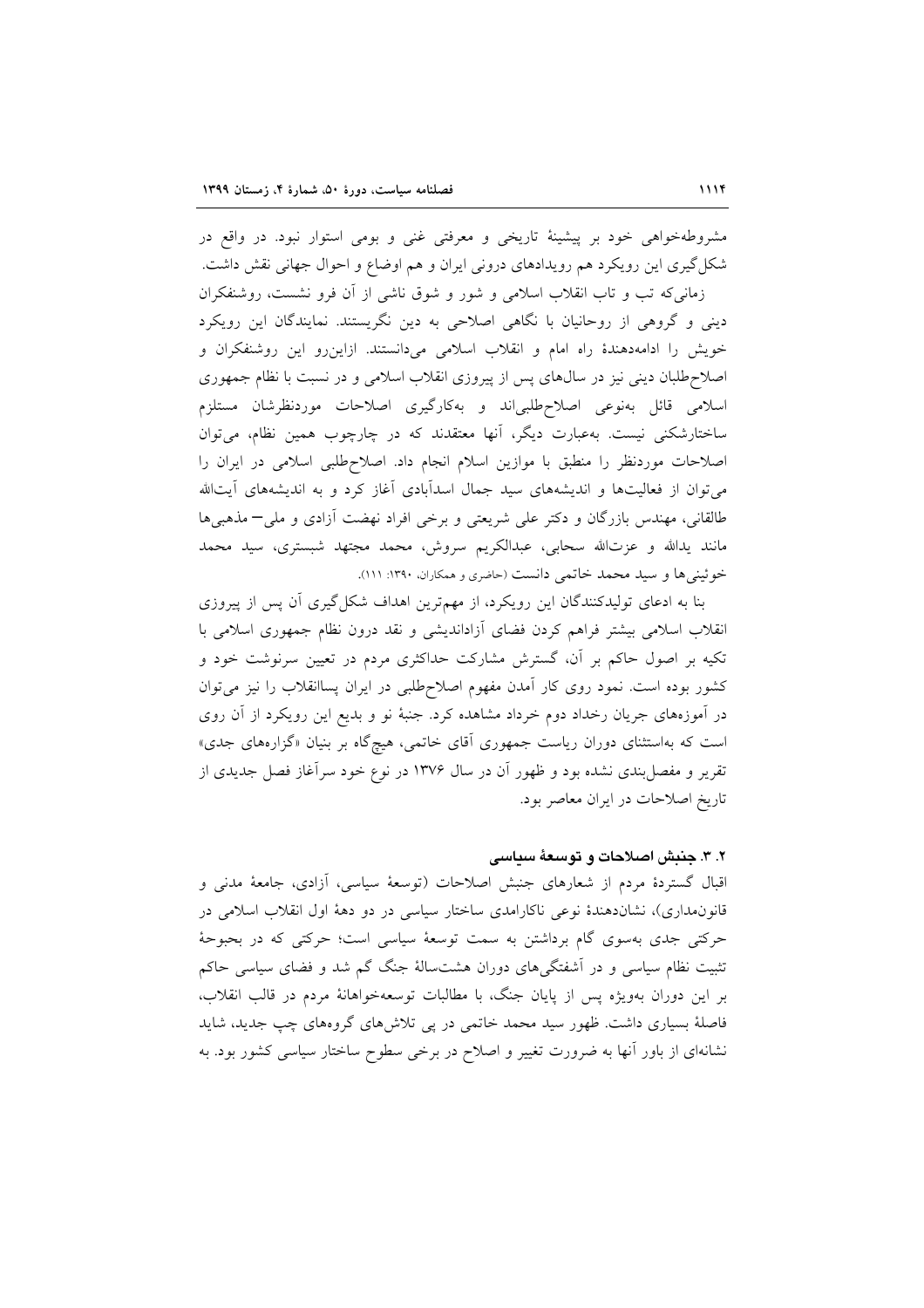گفتهٔ بیشتر اصلاحطلبان، دوم خرداد ادامهٔ انقلاب اسلامی بوده است و اصلاحات نیز تلاش براي تحقق شعارهاي مغفول ماندهٔ انقلاب اسلامي بود.

در واقع تفكر اصلاحات در مقابل برخي ابعاد انعطاف ناپذير ساختار سياسي حاكم، طرحکنندهٔ گفتمانی لطیفتر، تکثرپذیرتر و دموکراتیکتر بود. به بیانی دیگر، دیدگاه اصلاح طلبی میکوشید فضای متمرکز قدرت سیاسی را که با عنصر تقدس مذهبی درهم اَمیخته و نقد آن دشوار شده بود، بر هم زند و آن را بهگونهای به عرصهٔ سیاسی رئالیستی که میان نقد و پاسخگویی است، بکشاند و شرایطی را ایجاد کند که زمینیان بتوانند به ساحت آسمانی حکومت دینی، نزدیک شوند و این لویاتان (حکومت) را از محوریت خارج کنند. تأکید مداوم بر حقوق مردم، حق حاکمیت ملی و تعیین سرنوشت خویش، آزادی، قانونمندی، مبارزه با تفکر خودی و غیرخودی، نفی خشونت، نواندیشی و بهروز کردن اندیشهٔ دینی، توجه ویژه به زنان و جوانان، تحمل آرا و اندیشههای مخالف از سوی جناح دوم خرداد، همه حکایت از این مسئله داشت. همچنین خطمشی خاتمی در میان دانشجویان، جوانان، زنان، اقلیتها و طبقهٔ متوسط جدید بسیار مقبول واقع شد (سرمدی و راهبر، ۱۳۸۷-۲۶۶).

# ۴. نگاهی بر مفهوم رخداد اجتماعی جدید ٔ ۰ . ۴. تاریخچهٔ رخدادهارخدادهای اجتماعی جدید

رخدادهای اجتماعی، از ویژگیهای اَشکار دنیای مدرن و از مهمترین عناصر در دگرگونی و تحول جوامع بشری است. در واقع رخدادهای اجتماعی جدید از انواع رفتارهای جمعی است و در پاسخ عدمای از مردم نسبت به یک وضعیت یا مسئلهٔ خاص است که حد وسط میان رفتارهای بوروکراتیک و رفتار انقلابی قرار میگیرد (جلاییپور، ۱۳۸۹: ۸). در نیمهٔ دوم قرن بیستم شاهد شکل گیری فعالیتهای جمعی جدیدی بودهایم که از دیگر اقدامات جمعی پیشین به جهات بارزی متمایز بود، مانند جنبشهای دانشجویی، جنبشهای گوناگون قومی و ملی، جنبش زنان و جنبش محیط زیست که در عرصهٔ زندگی سیاسی بسیار فعال شدند. هدف از شکل گیری این رخدادها علاوهبر مشارکت در سیاست سنتی، درگیر مبارزه و رقابت بر سر ارائهٔ تعریف معناها، ایجاد هویتها و شیوههای جدید در سبک زندگی و تأسیس نوعی نظم جدید در نظام اجتماعیاند (مشیرزاده، ۱۳۸۱: ۱۰)، بهنحوی که جنبش گران از یک سو قدرت انگیزش خود را از نارضایتیهای موجود در شکل جاری زندگی و از سوی دیگر آرزوها و امید خود را برای طرح نظام جدید زندگی پایهریزی میکنند.

1. New social movement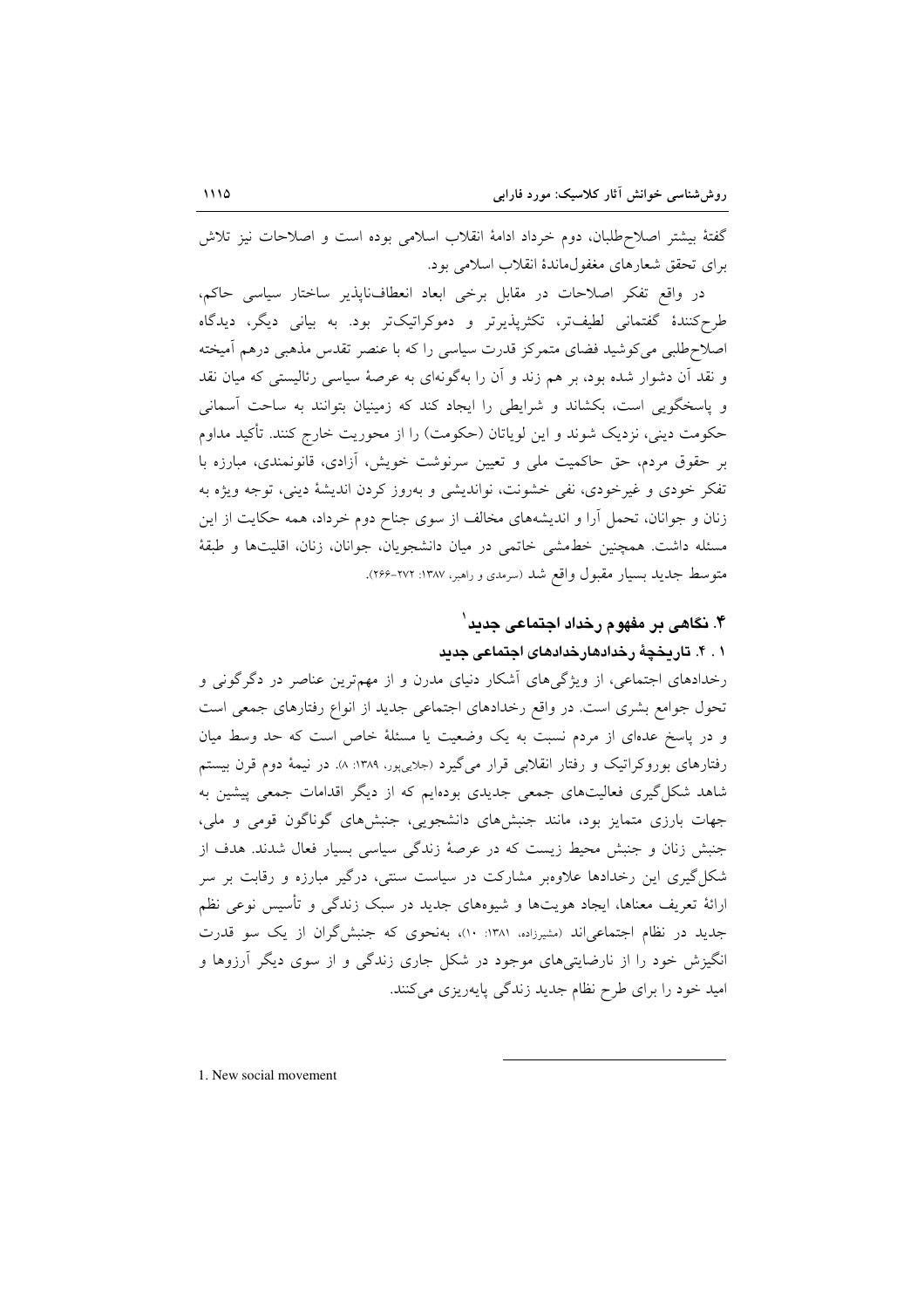# ۲ . ۴ . ویژگی های پینیادین رخدادهای اجتماعی جدید

۸ ـ مقاومت در جنبش های جدید در تارویود زندگی روزانه تنبده شده است و نباید آن

را صرفاً در بسیج گری جستوجو کرد (تاجیک، ۱۳۸۳: ۲۰۷).

# ۵. زمینههای ورود جنبشهای اجتماعی جدید به ایران ۰۱ ۵. نواندیشی دینی

نواندیشی دینی گفتمانی است که با رویکردی غیرسکولار، به اعتبار فقه سیاسی و اجتماعی قائل است و سعی می کند قرائتی عقل محور، مردمسالار (دموکراتیک) و حقوق بشری از دین بهدست دهد. براساس این تعریف، مرزبندی این گفتمان با گفتمانهای دیگر – همانند گفتمان سنتبي، سنتگرايي، بنيادگرايي اسلامي و بالأخص گفتمان روشنفكران ديني- مشخص مي شود.

نواندیشان دینی، نظریهای را در مورد معرفت دینی ابراز میکنند که «تئوری عصریت» یا «تاریخهندی متن» نام دارد. تئوری عصریت به تأثیرپذیری و رنگ،یذیری متن دینی از فرهنگ عصر نزول اهتمام خاصی نشان میدهد و ازاینرو دین را «محصول فرهنگی» میداند و قرائت رسمی و سنتی از دین را بهدلیل غفلت و نادیده انگاشتن «بعد تاریخی» متن مورد انتقاد قرار میدهد. بهطور کل<sub>ی</sub> نظریهٔ عصریگری<sup>۵</sup> مبتنی بر نفی قطعیت، ضرورت و ثبات وحی و معارف دینی، و بهطور کلی مدعی است که تمام معرفتهای دینی بدون استثنا عصری و آفریدهشدهٔ شرایط عصر خودشان است و طبعاً با دگرگونی و قبض و بسطی که در آن شرایط بر اثر تحولات فرهنگي، زباني و … رخ مي دهد، آنها نيز دچار تغيير و قبض و بسط مي شوند (عباسي، ۱۳۸۵: ۱۰۸). پرسشی که مطرح میشود این است که جایگاه دین در این رویکرد کجاست؟ در

- 1. Different identities
- 2. new style
- 3. Self-awareness
- 4. Social sensitivity
- 5. conaxaualism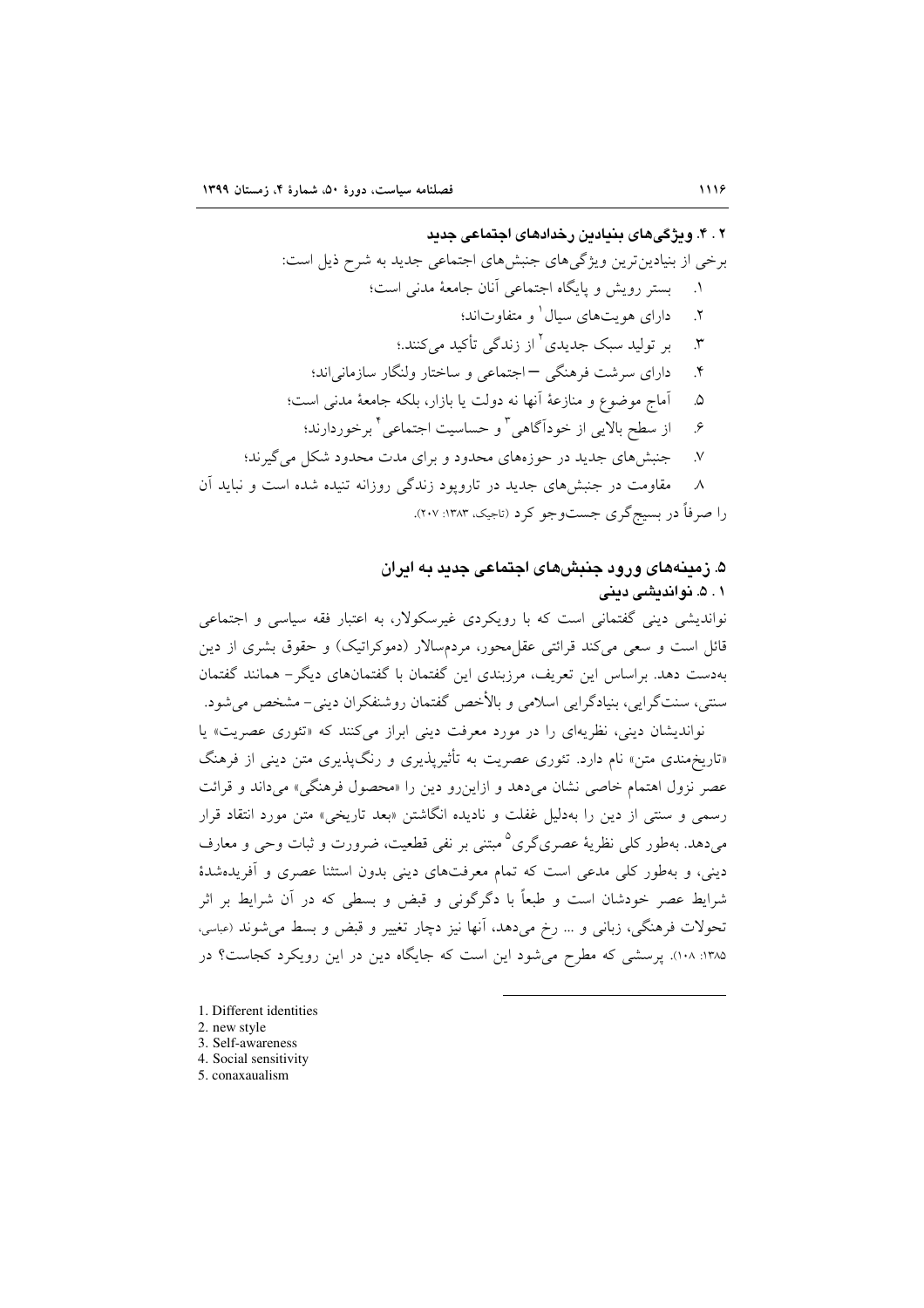گفتمان اصلاحطلبی نهتنها دین به حاشیه رانده نشده، بلکه آن را در متن دغدغههای روحی بشر معاصر قرار داده است و انسان معاصر بیش از هر زمان دیگر به دین و آموزههای دینی احساس نیاز می کند (نوربخش و سلطانی، ۱۳۸۹: ۴۹).

در همین زمینه چهار معنا برای حکومت دینی مفروض است: ۱. حکومت دینی گاه می تواند به معنای حکومتی که احکام اسلامی در تمام اقدامات آن لحاظ شود، به کار رود؛ ۲. معنای دیگر آن، حکومت منتسب به دین است. برای مثال حکومتی که عالمان تراز اول دینی آن را تأیید میکنند، مانند سلطنت؛ ۳. معنای سوم حکومت دینی این است که حاکم آن از طرف خداوند منصوب باشد؛ ۴. آخرین معنایی که برای حکومت دینی لحاظ میشود، این است كه سازمان حكومت و انتصاب حاكمان با اذن و رضايت عامهٔ مسلمانان و رعايت احكام دین در ادارهٔ امور جامعه باشد (موسوی خوئینیها، جزوهٔ منتشرنشده). از دیدگاه موسوی خوئینیها، اختلاف اساسی در جامعهٔ ایران بر سر دو دریافت آخر از حکومت دینی است؛ بر سر این مسئله که اگر تشکیل حکومت از سوی مسلمانان را واجب بدانیم، حکومت مقولهای اجتماعی است، یعنی نیازی از نیازهای جدی جامعه است که انسان نمیتواند بدون آن زندگی اجتماعی داشته باشد. از سوی دیگر، جامعه هیچوقت نمی تواند حالت ایستایی و توقف داشته باشد و عوامل مختلف از درون و بیرون بر این روند تأثیرگذارند. پس برای اینکه حکومت دینی پاسخگوی نیازهای عصر خویش باشد، باید از حالت ایستا خارج شود و شکل پویایی به خود بگیرد. به نظر خوئینیها، برای استقرار حکومت دینی نباید از قوای قهریه استفاده کرد، زیرا هدف نظام اسلامی اجرای ارزش۵های خداوند است و شرطش آن است که مردم نیاز داشته باشند و اسلام بهعنوان پاسخگویی به این نیاز مردم مستقر شود (موسوی خوئینیها، مفهوم حكومت ديني، انديشة حكومت، ١١-٩).

## ۲. ۵. نقش ندروهای پویای جامعه

طبقهٔ متوسط جدید ٔ از نیروهای عمده در تحولات سیاسی – اجتماعی در قبل و بعد از انقلاب اسلامی محسوب میشود. مور برگر معتقد است در کشورهای خاورمیانه طبقهٔ متوسط، نیروی اصلی تحولات سیاسی بهشمار میرود و اگر قدرت سیاسی در اختیار این طبقه قرار گیرد، کشور را بهسوی نوگرایی هدایت میکند. ازاین رو نقش طبقات متوسط جدید در ایجاد نوسازي اجتماعي \_ اقتصادي حائز اهميت است. دكتر احمد اشرف نيز از همين منظر، طبقهٔ متوسط جدید در ایران را بررسی کرده است. احمد اشرف نیز در خصوص خطمشی سیاسی و گروهبندی اعضای طبقهٔ متوسط جدید، معتقد است که بررسی دقیق نهضتهای اجتماعی ــ

1. New middle class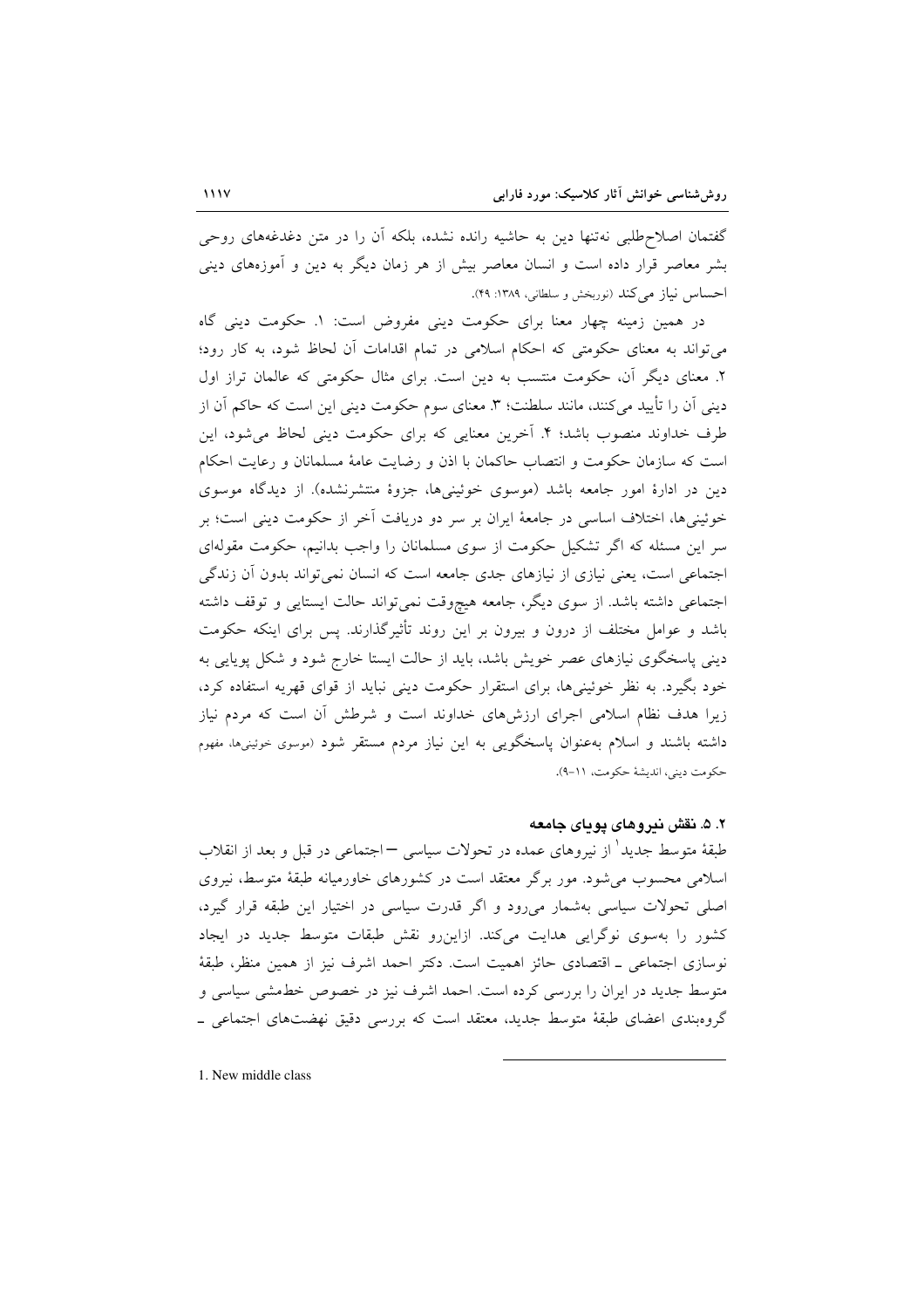سیاسی سدهٔ اخیر، وجود دو گرایش اصلی را در جهتگیری ایدئولوژی اعضای طبقهٔ متوسط جدید آشکار می سازد که عبارتاند از: ۱. افزایش مستمر نقش این طبقه در راهاندازی تظاهرات و رهبری جنبشهای سیاسی ـ اجتماعی؛ ۲. حرکت دائمی از ایدئولوژی ملی گرایی متعادل یا افراطي بهسوى ايدئولوژي چپ و افراطي. ظهور طبقهٔ متوسط جديد (نه سنتي)، محصول نوسازی در ایران است که این طبقه در دورهٔ بین سال های ۵۷–۴۲ رشد زیادی کرد و رژیم پهلوی بهعنوان پایگاه اجتماعی خود به آنان می نگریست. اما نادیده گرفتن آرمانهای این طبقه بهخصوص خواستهاى سياسى آنان توسط رژيم سبب شد تا آنان بهتدريج از نظام سياسى بیگانه شوند و به جمع مخالفان رژیم بییوندند. در انقلاب اسلامی این طبقه شامل روشنفکران، بورژوازی نوپای صنعتی، دانشجویان و کارمندان اداری به انقلابیون پیوستند. خواست اصلی آنها آزادی و مشارکت سیاسی بود. پس از انقلاب، دولت بازرگان نمایندهٔ طبقهٔ متوسط جدید محسوب مي شد و انتظار مي رفت كه اين طبقه، سهم خود را از انقلاب دريافت كند، اما طبقهٔ متوسط سنتی و طبقات پایین اجتماعی بهتدریج این گروه را کنار زدند. دولت موقت استعفا داد و حملات شدید به روشنفکران (لیبرال) آغاز شد. سازمانهای نمایندهٔ طبقهٔ متوسط جدید شامل جبههٔ ملی، نهضت آزادی، حزب ملت ایران و… بهتدریج از صحنهٔ سیاست حذف شدند. همچنین سازمانهای دانشجویی چپ بهعلت برخی افراطیگریها و تن ندادن به قواعد بازی، کنار زده شدند و بدین صورت، از داشتن هر گونه سازمانی مستقل در عرصهٔ سیاست محروم شدند (اشرف، ۱۳۷۲: ۱۱).

# ۰۳ ۵ نقش روشنفکران دینی (

تاریخ روشنفکری در جامعهٔ ما، پدیدهٔ نوپایی است. در تاریخ معاصر ایران، دو سنخ از دعاوی اصلاح امور عمومی ظهور کرده است؛ نخست اصلاح براساس منطق بوروکراتیک و از بالا. كساني همچون ميرزا تقى خان اميركبير، قوام، اميني؛ دوم اصلاحات براساس بسيج عمومي و از پایین. جنبشهای سیاسی رادیکال و چپ در تاریخ معاصر ایران در این رده قرار دارند. روشفکران دینی از جمله مهندس بازرگان و دکتر شریعتی نیز در این رده قرار دارند. جامعهٔ ایرانی پس از گذشت سه دهه هنوز تحت تأثیر الگوی اصلاح امور عمومی براساس بسیج از پایین است (کاشی، ۱۳۹۳). رسالت و وظیفهٔ اصلی روشنفکری دینی — ایرانی این است که خلأ و شکافهای موجود جامعهٔ خویش را تشخیص دهد و بفهمد. روشنفکر نباید در هدایت و آگاه کردن مردم خود به متون و ایدئولوژیهای وارداتی روی بیاورد، زیرا تجربهٔ تاریخی که مهمترین پشتوانهٔ جامعه بهحساب میآید، ثابت کرده است که مردم نمی توانند با ایدئولوژی و

1. Religious intellectual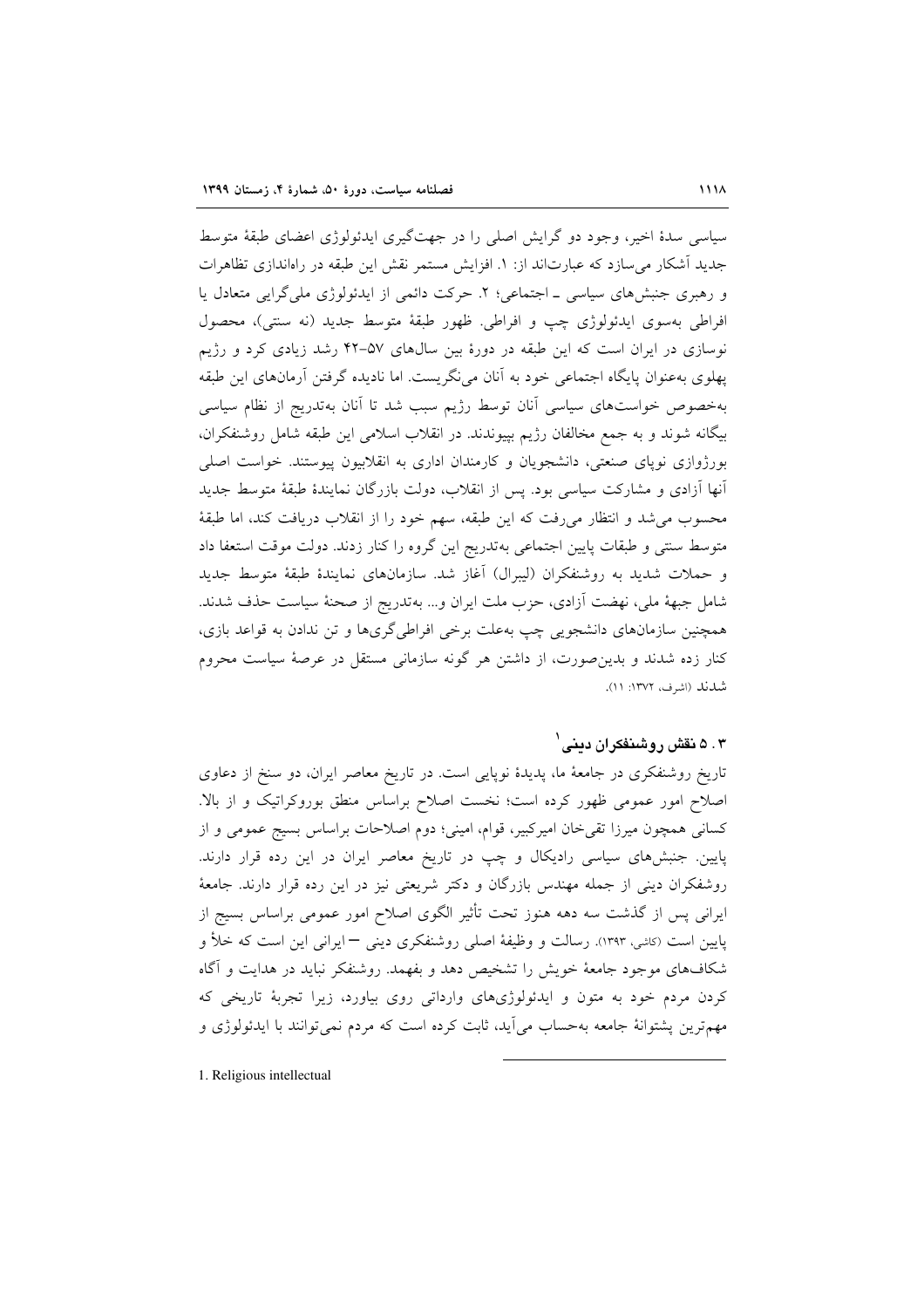متون وارداتی ارتباط و تعامل برقرار کنند. مردم با استفاده از تجربیات تاریخی خود می توانند آرامآرام و بهتدریج با خلأهای موجود در جامعه ارتباط بگیرند و این روشنفکر در زمانهٔ ماست که میبایست میان آنچه خود دارد و آنچه دیگران دارند، دیالوگ برقرار کند. یا به زبانی سادهتر روشنفکر باید در هر طبقه یا سطحی و با هر فکری و اندیشهای که به سر می برد، خود را با مردم همسان سازد تا مردم بتوانند به او اعتماد کنند و از نیازها و دردهای خود بگویند (كاظمى، ١٣٨٧: ٢۴).

دولت در این سالها نمایندهٔ طبقات سنتی، روحانیان و مستضعفان بود. پس از جنگ، ماهیت دولت بهتدریج تغییر کرد. افول دو منبع مشروعیتبخش جمهوری اسلامی، یعنی شخصیت کاریزماتیک امام خمینی (ره) و جنگ تحمیلی و ضرورت بازسازی اقتصادی، دولتی را بر سر کار اَورد که ناخودآگاه به رشد طبقهٔ متوسط کمک کرد. سیاست دولت هاشمی در زمینهٔ اقتصادی، بهتدریج زمینهٔ ظهور طبقهٔ متوسط مدرن اقتصادی را فراهم کرد. تشویق سرمایهگذاری و استقبال از مدیران تحصیل کرده و دانشگاهی در جو اقتصادمحور پس از جنگ، زمینهٔ خوبی را برای رشد نیروهای مدرن فراهم کرد. گروه کارگزاران سازندگی از نمایندگان طبقهٔ متوسط شکل گرفتهٔ پس از انقلاب بود که در سال ۱۳۷۴ از درون نظام متولد شد. اینها همان مستضعفان و تودههای قبل از انقلاب بودند که از طریق فرصتهای اقتصادی و آموزشی که انقلاب برای آنان فراهم کرد، به جرگهٔ طبقهٔ متوسط جدید پیوستند. اقتصاد، اصلیترین شعار آنها بود، بهتدریج بخشی از این گروه به مشکلات اقتصادی در نظام سیاسی بسته پی بردند و توسعهٔ سیاسی را بر خواستههای خویش افزودند و در دوم خرداد ۱۳۷۶ فرصتی یافتند تا خود را نشان دهند. در نهایت باید گفت حضور و نفوذ این طبقه بر حیات سیاسی ـ اجتماعی ما ایرانیان تأثیر بسزایی داشته است (طبیبیان، ۱۳۸۲: ۹).

## ۴. ۵. دقش , سادههای حمعی ٔ

فضای مجازی در حال سوق دادن نیروهای اجتماعی به طرف فرهنگ پسامدرن بر مبنای تمایز و تفاوت و پراکندگی است. کاستلز در تبیین علمی و جامعهشناختی ظهور شبکه، آن را حاصل تعامل دیالکتیکی روابط اجتماعی و نوآوریهای فناورانه میداند و بر این باور است که گروههای اجتماعی در جامعهٔ شبکهای به تعریف هویتشان برای شکل دادن به نهادهای اجتماعی می یو دازند (کاستلز، ۱۳۸۰: ۱۳). ترکل نیز در کتاب *زندگی بر روی صفحهٔ نمایش ب*ر این باور است فضای مجازی، فضای رهایی بخش است، چراکه به کاربران اجازه میدهد که در آن واحد خالق، بازیگر، کارگردان و در مجموع همهکارهٔ فضای زیست اجتماعی خود باشند. در

1. mass media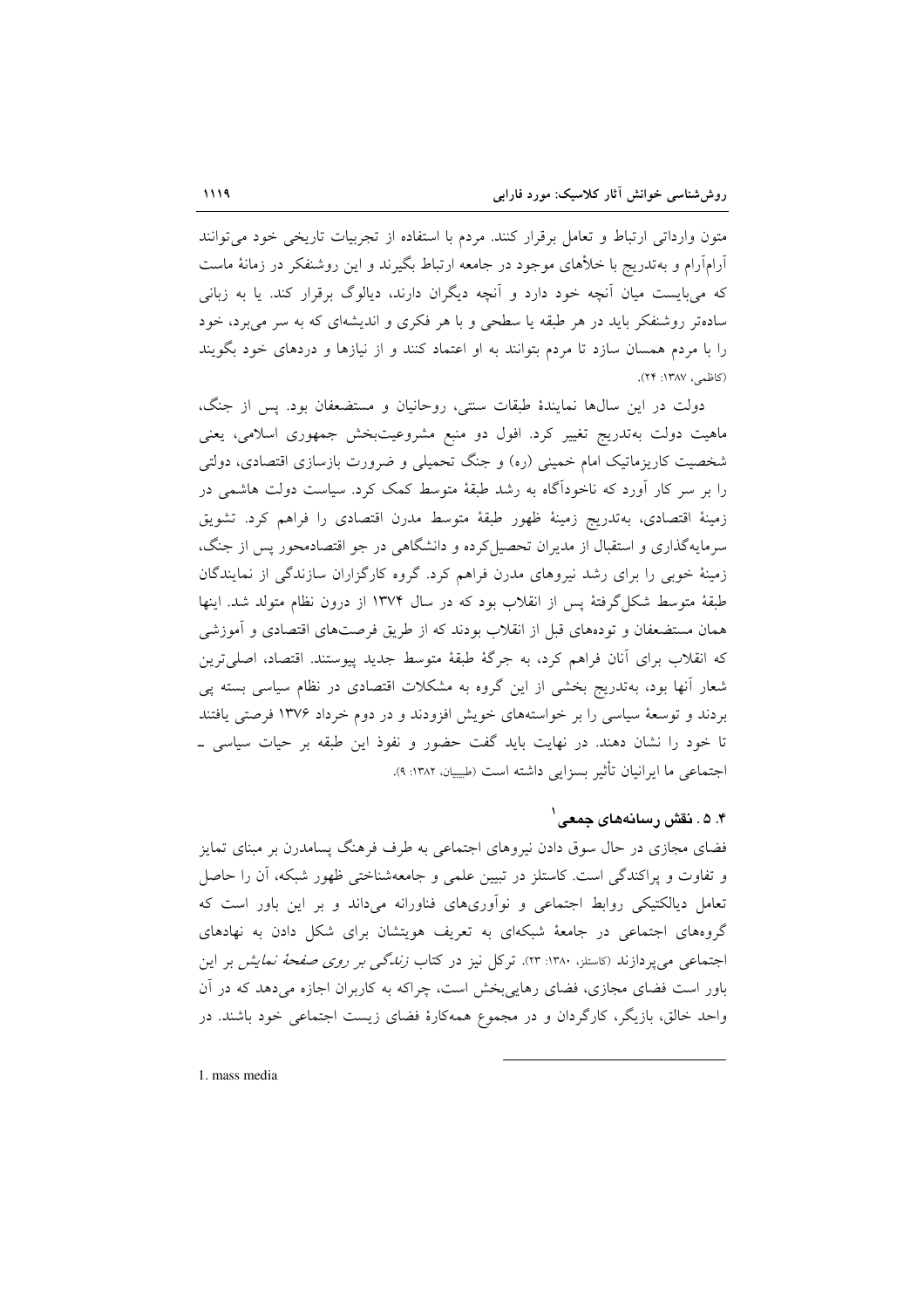اینترنت است که برخورد تکنولوژی و حس هویت بشری ما زنده است (Turkel, 1995: 85). در جایی دیگر جان تامیسون، فضای مجازی منابع نمادین را برای فرایند خودسازی و بازاندیشی عمیقتر و برجستهتر در اختیار افراد و کاربران قرار میدهد. رسانههای جدید و فضاهای مجازی افراد را قادر می سازند که بهراحتی و بدون تغییر محیطهای زمانی و مکانی زندگی شان به قلمروهای جدید و کاملاً متفاوت از تجربهٔ زیسته و تجربه بودن حرکت کنند و دست به انتخاب بزنند. اما تامیسون این احتمال را مطرح میکند که به انضمام گشودگیها و امکاناتی که برای فرد در فضای مجازی مهیا می شود و می تواند موقعیت و زمینهٔ بسیار تشویش زا نیز ایجاد کند، زیرا این زمینه و فضاها با محیط و مؤلفههای کنش روزمره نهتنها متفاوت، بلکه در تضاد و تعارض است (تاميسون، ١٣٧٩: ٢٩۶).

۶. اصلاح طلبی و تأثیرات آن

از دیدگاه نگارنده این پژوهش مواردی که بهعنوان تأثیرات اصلاحطلبی در جامعهٔ ایران از آن نام برده میشود، میتواند زمینه و بستر لازم برای شکل گیری و وقوع رخدادهای احتمالی دیگر را هم ايجاد كند:

۰۱. ۶. سیاست تفاوت`(شکلگیری هویتهای متکثر` و خودفهمیهای متفاوت)<sup>۳</sup>

هويت از حساس ترين و حياتي ترين مباحث در حوزهٔ زندگي انساني و بهمثابهٔ درک اَدمي از خویشتن است. هویت حاصل مشارکت و حضور ما در یک شکل زندگی و زیستجهان ٔ است و به بیان کلی و عام، هویت حاصل نوعی از زندگی و زیستن است؛ البته زیستن، نه به معنای بیولوژیکی آن، بلکه به معنای فرهنگی و انسانی است. هویت ایرانی حاصل سبک، الگو و شکل زندگی ایرانی است. هویت ایرانی در طول تاریخ از عوامل مختلفی تأثیر پذیرفته است. اما چهار عامل ایرانیت، اسلامیت، سنت و تجدد بیشترین تأثیر را بر روی هویت ایرانی گذاشته است. از میان چهار عامل تأثیرگذار مذکور، دو عامل اسلام و سنت، اصیل ترین عوامل در هویت ایرانی است، بهگونهای که در ایران هیچ رویدادی نبوده است که ردپای آن در اسلام نباشد. نمونهای آن در نهضت تنباکو، نهضت ملی شدن نفت و انقلاب اسلامی کاملاً مشهود است. پس از انقلاب اسلامی، این لایهٔ هویتی اهمیتی مضاعف یافت و با انتقال کامل قدرت به گروههای اسلامگرا و حذف گروههای لیبرال و چپگرا از عرصهٔ قدرت، مجموعهای از

- 1. The policy of difference
- 2. Multiple identities
- 3. Different self-understanding
- 4. Life in the world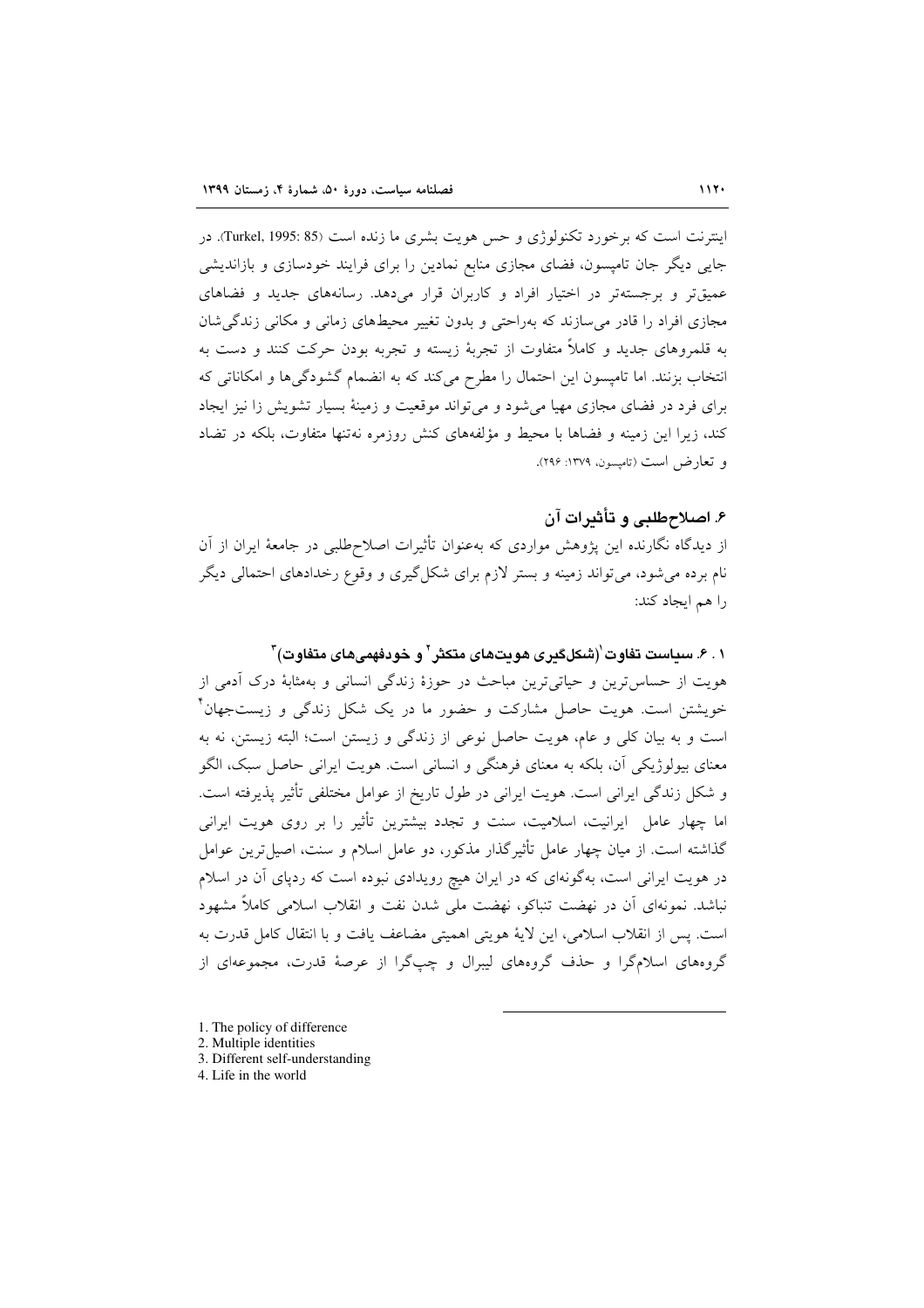هویتها و خودفهمیها عرضه شد. در نتیجه مفاهیمی همچون امت اسلامی، ملت مسلمان، جمهوری اسلامی، وحدت امت و جهان اسلام در مقابل غرب و غیر اسلام بر کل ارتباطات حوزهٔ سیاسی و اجتماعی غلبه یافت و عرصه را برای ورود و گسترش خودفهمیها و هویتهای دیگر تنگ کرد (بشیریه، ۱۳۸۱). تأکید و غلبهٔ هویت و خودفهمی اسلامی از یک سو سبب کمرنگ شدن بخشی از گذشتهٔ تاریخی و برخی علقههای هویتی و فرهنگی شد و از سوی دیگر ارتباط ایران با عرصهٔ عمومی جهان را ضعیف کرد. بسیاری از مفاهیم، واژگان و اندیشههایی که در این دوران احیا شد، متعلق به طبقهٔ سنتی روحانیت بود که در پرتو قدرت و استیلای خود، آن را به سطح عمومی جامعه و فرهنگ نشر و گسترش داد. این گفتمان که در قالب ایدئولوژی اسلامی عرضه شد، با قطع عملی از ساختارهای معنایی همچون لیبرالیسم، دموکراسی و تجدد به تولید معنا در چارچوب خویش پرداخت. به مرور زمان شکاف و بیگانگی میان خودفهمی و هویت ترسیمشده در ایدئولوژی رایج انقلاب اسلامی و شکل گیری خودفهمی و هویتهایی که بعضاً تحت تأثیر فرایندهای جهانی شدن روی کار میآمدند، ابعاد بحراني را بهوجود مي آورد (بشيريه، ١٣٨١: ٣٥).

آقای خاتمی بهعنوان سخنگوی بخشی از روشنفکران دینی و دانشگاهی و بیانگر برخی از خودفهمی ها و هویتهای متکثر، کوشید تا اصلاحاتی در گفتمان ایدئولوژیک مسلط ایجاد کند و ساختارهای ارتباط رسمی را که تا آن زمان به روی دیگر گفتمانها و خودفهمی ها بسته بود، بگشاید. وی در سخنرانیهای اوایل دوران ریاست جمهوری خویش، جامعهای را به تصویر کشید که سرشار از سلیقهها و گرایشهای گوناگون بود؛ جامعهای که در آن نهتنها نشانی از حاكميت مطلق اكثريت و حذف و ناديده انگاشتن اقليت نيست، بلكه منزلت استعلا يافتن هر سلیقهای در آن می تواند آسیبزا باشد. چنین جامعهای بیش از هر چیز جامعهای مشارکتی است که بر مبنای تحمل یکدیگر و همزیستی مسالمتآمیز، اخلاقی و قانونی آحاد مختلف جامعه، و حقوق و وظایف مشخص شهروندان و سازمانها و نهادها استوار است (تاجیک، ۱۳۷۹: ۲۱۲). در واقع طرح و ارائهٔ مفهوم جامعهٔ مدنی که برگرفته از مفاهیم اصلی دموکراسی است، از یک سو ابزاری برای شناسایی هویتها و خودفهمیهای متکثر و مختلف موجود در جامعه بود که بهنحو محسوسی گفتمان ایدئولوژیک و جزمگرایی رایج در حوزهٔ هویت و خودفهمی عمومی را تعدیل کرد و از سوی دیگر، مفهوم «گفتوگوی تمدنها» ٰ برای بازشناسی اهمیت و ایجاد هویتی تازه در سطح جهانی مطرح شد. طرح مفاهیم و گفتمان جدید راهی برای نوعی گفتوگوی سیاسی در سطح رسانهها و مطبوعات گشود و بهسرعت جنبش اپوزیسیون دموکراتیک شامل بخشی مرکب از روشنفکران و دانشجویان و طبقهٔ متوسط جدید در پرتو أن

1. Dialogue among civilizations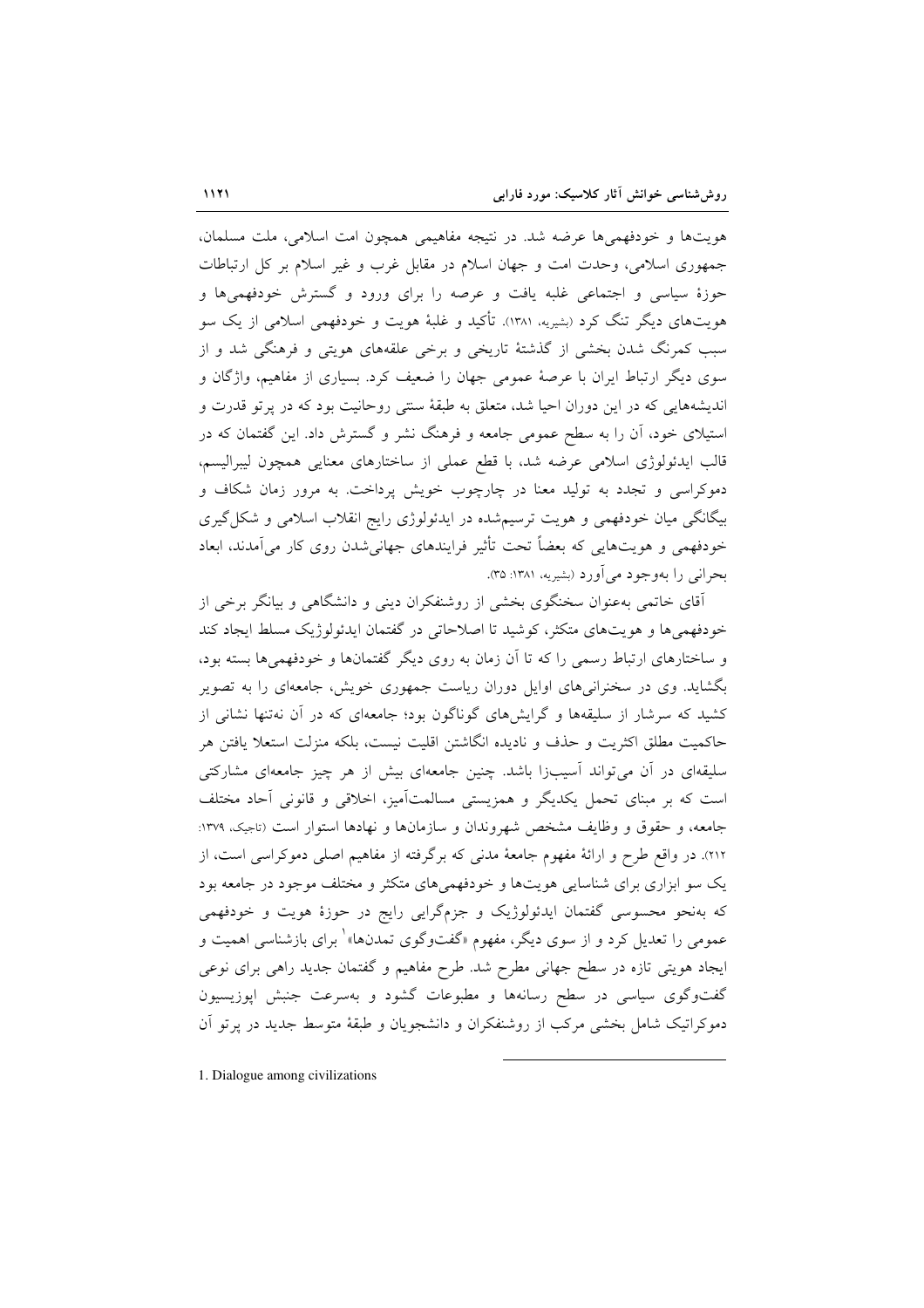شکل گرفت. خودفهمی و هویت تازهای که در پرتو گفتمان جدید شکل گرفته بود، عناصر متفاوتی داشت که اصلے ترین عنصر آن ضدیت یا هویتسازی ایدئولوژیک و فراگیر بود و از سوی دیگر عناصر هویت، فرهنگ و ناسیونالیسم ایرانی و نیز ضرورت ایجاد هماهنگی با فرهنگها و تمدنهای زندهٔ جهان در تکوین آن نقش اساسی داشتند و طبعاً طبف گستردهای از هويتها و خودفهمي هاي ملي، ملي –مذهبي و جهاني در آن يافت مي شد (بشيريه، ١٣٨١: ۴۵).

۲. ۶. جامعهپذیری مجدد (افزایش خودآگاهی عمومی) <sup>(</sup>

جامعه پذیری سیاسی نوع خاصی از آموزش سیاسی است که به موجب آن مردم نگرش ها، ارزش ها، باورها، عقاید و رفتارهای خود را بهنحوی توسعه می دهند تا برای یک شهروند آگاه و خوب آماده و تربیت شوند. در عصر تبادل اطلاعات، گسترش اطلاعات و ارتباطات سبب افزایش آگاهی عمومی به افراد می شود و آنها را برای بهتر زیستن آماده میکند. لوسین پای ٔ معتقد است که رسانههای جمعی مناسبترین روش موجود برای جامعهپذیری هستند و عامل قاطع نوسازی بهشمار میروند (علم، ۱۳۷۶: ۲۱). رسانههای گروهی محصول جامعهٔ مدرن و پیشرفت تکنولوژی هستند که با راهیابی فرایند مدرنیزاسیون به جامعهٔ ایران به یکی از عوامل مهم جامعهیذیری سیاسی تبدیل شد و در حال حاضر نیز تأثیر آنا روزبهروز رو به افزایش است. رادیو و تلویزیون، مطبوعات، اینترنت و سایر وسایل ارتباط جمعی در جامعهٔ کنونی ایران رابطهٔ تنگاتنگی با فرایند جامعهپذیری سیاسی و اجتماعی داشته است. شکل گیری و تقویت نگرش ها و باورهای جدید در پرتو جامعهپذیری مجدد سبب شده است که انسان ایرانی خودش را در قالب انسان مدرن دینی و آگاه و فعال بشناسد؛ کسی که دارای تفکر انتقادی است و همان طورکه آمادهٔ انتقاد از خویشتن است، برای بهتر زیستن، از دولت مطالبه و انتقاد كند.

۴ . ۶ . شکلگدری فضای انتقاد ّ( تبار شناسی فرهنگ نقد در ادران معاصر) نقد را بهطور کلاسیک واجد نوعی داوری و قضاوت با هدفی ارزشمدارانه و تشخیص و تفکیک سره از ناسره تعریف کردهاند، البته این تعریف از نقد سطحی است. در دوران مدرن نقد معنای دیگری می پابد. با ورود به دنیای مدرن «عقلانیت» مبنای شناخت انسان قرار می گیرد. معیار تشخیص حقیقت و نظام هستی، عقل سوژهٔ انسانی درنظر گرفته می شود و اندیشیدن بر بودن مقدم شد (بیات ۱۳۹۵: ۵). زمانی که انسان مدرن، به این خودآگاهی رسید که با

- 1. Public awareness itself
- 2. Lucian Pye
- 3. The atmosphere of criticism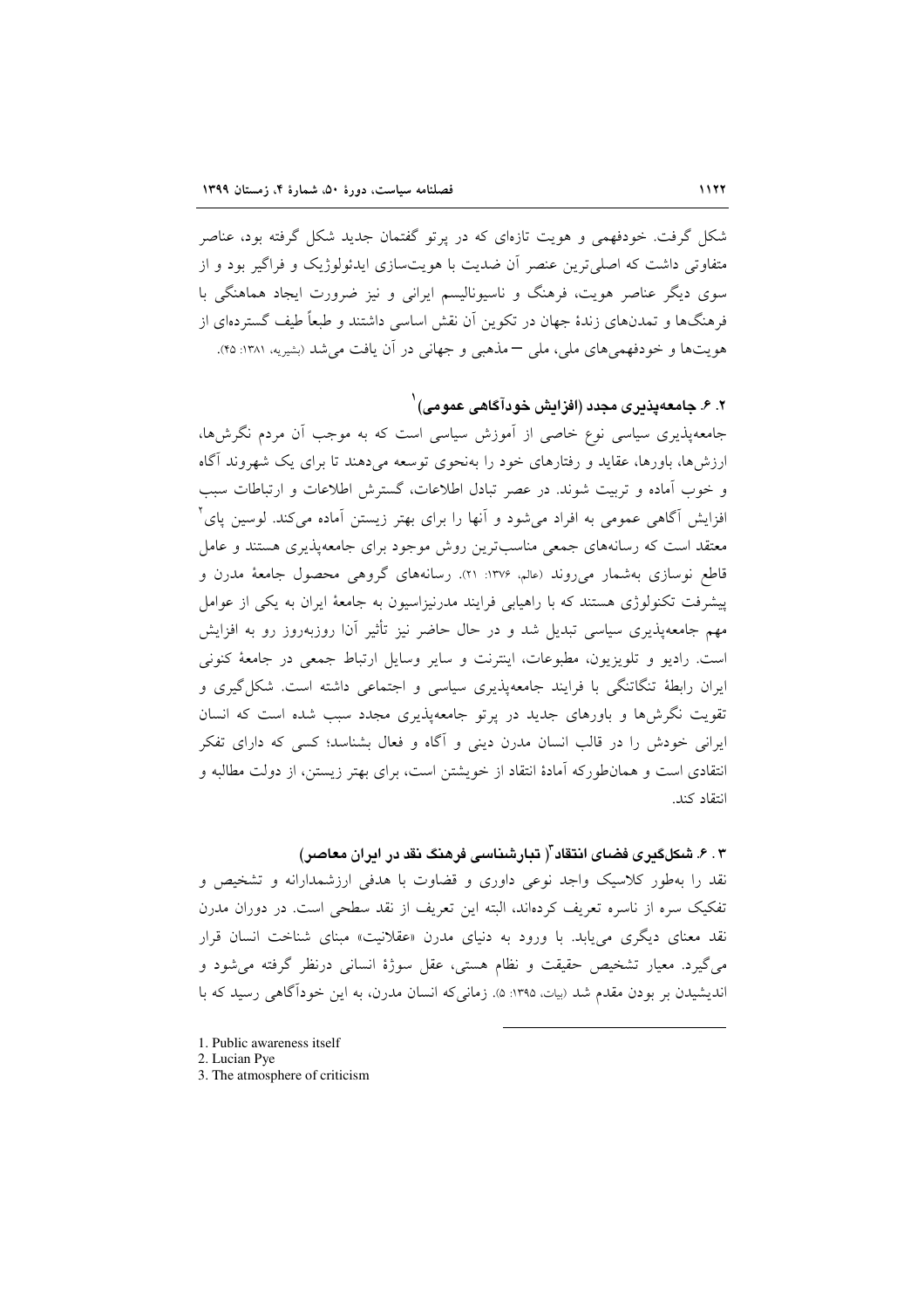بهرهگیری از خردمندی خویش که در قالب علم و دانش پدیدار می شود، می تواند در جهت بهبود شرایط زندگی اش گام مؤثر بردارد. آنگاه توانست به جهان سنتها شک کند و روابط بین مفاهیم و گزارهها و شبکهٔ نهادها و قدرت موجود در آن را تجزیهوتحلیل و نقد کند. نقد و فرایند تفکر انتقادی تنها تجزیهوتحلیل یک پدیده، اثر یا ایده نیست. نقد به معنای مدرن واجد نوعی هستی شناسی متفاوت است. تفکر انتقادی رویکردی بدیع و بهطور کلی متفاوت در رابطه با جهان را شکل میدهد که بهواسطهٔ آن، عقل و تجربهٔ پایههای شناخت قرار می گیرد. باید درنظر داشت که نقد در بستر جامعه و فرهنگ صورت میگیرد. این نکته به ما نشان میدهد که برای نهادینه شدن نقد میبایست، نقد و نقدیذیری به فرهنگ ما رخنه کند. فرهنگ نقادی ما باید مبتنی بر بررسی همهجانبه باشد و از هر گونه ځب و بغضهای شخصی و یکسونگر بیرهیزد. از زمان حکومت قاجار در ایران ایدهٔ نقد ابتدا در بین روشنفکران ایرانی مانند فتحعلي أخوندزاده و بعدها ملكمخان، طالبوف تبريزي شكل گرفت. بهتدريج با گسترش فناوریهای جدید در ایران، ذهن و زبان ایرانی نوعی تفکر انتقادی (تفکر تحلیلی) به چالش کشیدن وضع موجود، نقد اجتماعی، مقاومت در برابر فرهنگ حاکم، خودانتقادی و نقد خویشتن تاریخی و نقد متنهای فرهنگی و دیگر اشکال نقد را تولید کرد و انسان ایرانی (سوژهٔ مدرن ایرانی) بهتدریج اَموخت که برای حرکت بهسوی زندگی بهتر باید وضع موجود خود را به چالش بکشد؛ گویی وضع موجود ما دیگری ماست؛ دیگری که آن را مطلوب و ایدهآل نمیدانیم. بهرغم تمام کاستیهای موجود که به وضعیت نقد در ایران مطرح است، در مجموع میتوان گفت اندیشهٔ نقد چه بهعنوان راهبردی برای تفکر یا بهعنوان نوعی فرایند فرهنگی امروز در جامعهٔ ما خود را بهوضوح نشان میدهد که اندیشهٔ پویای انسان ایرانی از ظرفیتهای لازم برای ایجاد گفتمان نقد در ابعاد متنی، فرامتنی و اجتماعی برخوردار است (احمدي، ١٣٧٣).

#### ۷. واکاوی مفهوم سوژه در ایران دوران اصلاحات

فرهنگ علمي، انتقادي و فلسفه، سوژه را موضوعيت نفساني، كه متعلق به ذهن است، مي داند. از منظر روانکاوی فروید بهعنوان فاعل انسانی درنظر گرفته شده است که به ناخودآگاه انسانی اشاره دارد و بهتدریج موجودیت خویش را بهدست میآورد. برای آنکه سوژه به معنای حقیقی متولد شود، لازم است تا طی کنشی توزیع فضاهای اجتماعی و موقعیتهای قدرت با ایجاد عنصری که بهحساب نیامده و نادیده گرفته شده است، قطع شود. از قیام تنباکو تا انقلاب مشروطیت، از ملی شدن صنعت نفت تا انقلاب اسلامی و اَنچه در این وانفسا گذشته است، دوران حضور سوژهٔ سیاسی بوده است. سوژه آنگاه پدیدار شده است که جنبشی گسترده بوده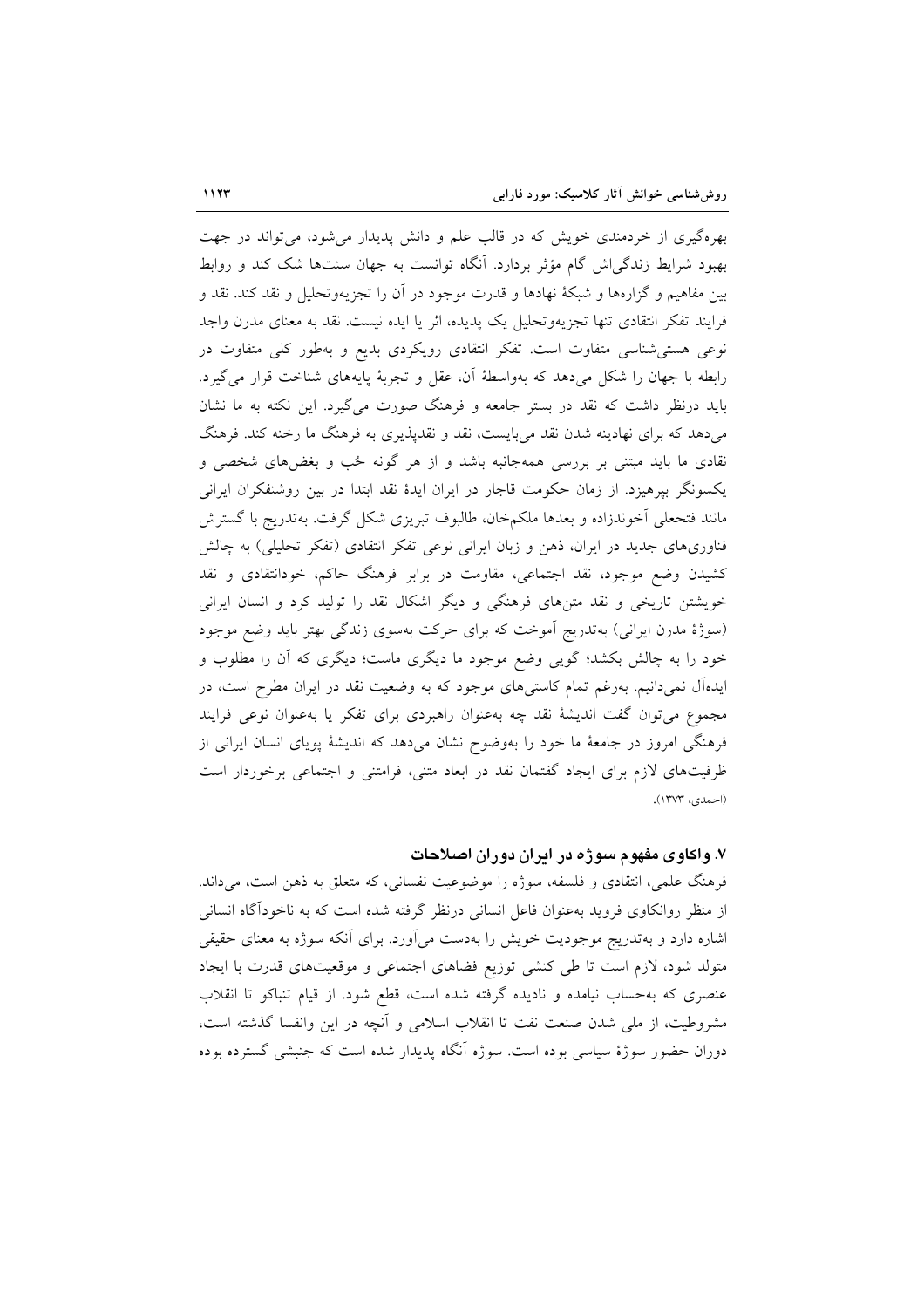و اتفاقی نو پدید آورده است. در دوران جمهوری اسلامی شکل جدیدی از سوژه ظهور کرد که انقلاب اسلامی را پشت سر گذاشته بود. این سوژه کسی است که همچنان در وادی سیاست قرار دارد و نباید او را در روزمرگی بازشناخت. در این معنا او دیگر سوژهٔ صرفاً انقلابی نیست، بلکه سوژهای است که در انقلاب، انقلاب می آفریند (حزایی، ۱۳۹۷: ۶۴). میل به حضور در سیاست در دانشگاه بیشتر از هر جایی بود. انجمنهای اسلامی دانشجویان بهعنوان اعضای اصلی جنبش طبقهٔ متوسط جدید از سال ۱۳۶۸ به بعد هویت مستقلی یافتهاند. آنها دیگر صرفاً ابزار اعمال قدرت سیاسی و ایدئولوژیک حکومت در دانشگاهها بلکه در دههٔ ۷۰ گرایشهای انتقادی و دموکراتیک در میان آنها نضج یافت. طی این سالها جمعیت دانشجویی دانشگاههای دولتی ایران از حدود ۱۶۰ هزار در سال ۱۳۶۵ به ۵۸۰ هزار در سال ۱۳۷۵ رسید. آرمانهای ایشان در این دوره عبارت بودند از: عدالتطلبی، قانونگرایی و آزادیخواهی. آنها از گسترش شکاف طبقاتی، انحصارگرایی در حکومت، تجمل گرایی مقامات، سرکوب فکری و فرهنگی، آزار دگراندیشان، نقص مواد قانون اساسی و غیره انتقاد می کردند.

از سال ۱۳۷۲ به بعد حکومت به مخالفت با فعالیتها و اقدامات انجمنهای دانشجویی در دانشگاهها پرداخت. اما انجمنهای دانشجویی اعتراض خود نسبت به این دست اقدامات را با انفعال نسبت به انتخابات چهارم و پنجم مجلس شورای اسلامی نشان دادند. دولت برای ایجاد موازنه در دانشگاهها انجمن اسلامی دانشآموختگان و جامعهٔ اسلامی دانشجویان را ایجاد کرد. شورای عالی انقلاب فرهنگی هم با تصویب اَییننامههایی در پی به رسمیت بخشیدن به رابطهٔ میان سازمانهای دانشجویی و حکومت بود. ایجاد هیأت سهنفرهٔ نظارت بر فعالیتهای دانشجویی از همین دست آییننامهها بود. اما همین عوامل بود که حضور دانشجویان را در انتخابات دورهٔ هفتم ر یاست شدت بخشید (بشیریه ۱۳۸۷: ۱۴۱). در دورهٔ گفتمان اصلاحات، گفتمانی که هم وامدار مشروطه است و هم انقلاب اسلامی، بر دو امر آزادی و قانون و البته منطق گفتوگو، توأمان تأکید میکرد (حقدار، ۱۳۸۶: ۸۱). این آزادی و حق مشارکت تأمین نمیشد، مگر در سایهٔ وجود جامعهٔ مدنی قوی که یکی از ارکان مهم جامعهٔ مدنی، مشارکت و حق مردم برای حاکمیت در سرنوشت خودشان و مداخله در تصمیمهای اساسی است، آنها باید از طریق تشکلهای رسمی و قانونی که در جامعه هست، حضور داشته باشند و تشکلهای صنفی، از جمله مهمترین هستههای اولیهٔ توسعهٔ سیاسی و اجتماعی و رفتن بهسوی جامعهای مدنی قلمداد می شد. رویکرد اصلاح طلبی و سوژهٔ شکل گرفته در درون متن آن توانست به سوژهٔ سیاسی بدل شود؛ اگرچه گفتمانی اصلاحطلبی افراد را بهسوی خود میخواند، اما این عملی دوطرفه میان گفتمان و مردم بود. شعاری اقتصادی سر داده نمیشد و ایدهای جز آزادیهای مدنی در میان نبود (کاشی، ۱۳۸۴: ۳۵).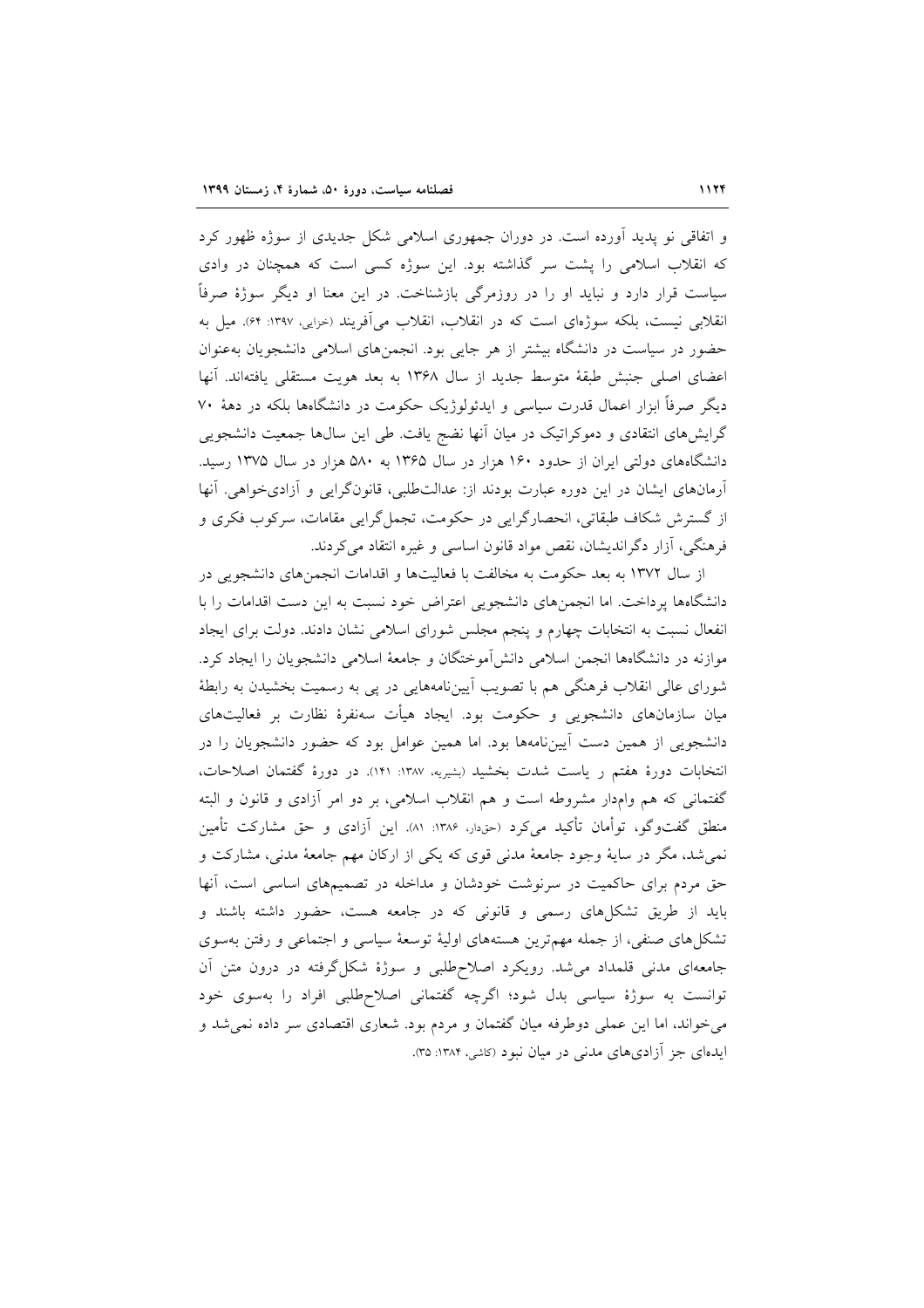#### ۸. نتىجەگىرى

پرسشی که مطرح می شود این است که با وجود چالشهای پیش رو، وضعیت چگونه پیش خواهد رفت؟ در ياسخ بايد گفت اگر وضعيت پيش رو (فساد، گراني، بيكاري و...) ادامهدار شود، جامعهٔ ایران این توان و ظرفیت بالقوه را دارد تا باری دیگر همچون انقلاب اسلامی و یا رخداد دوم خرداد، رخداد دیگری راه بیندازد تا حکومتی روی کار بیاید تا بهتر بتواند اوضاع امور را بهدست بگیرد. ولیکن در شرایط فعلی که جامعهٔ سیاسی که از یک سو با انعطاف نایذیری در حوزهٔ چرخش نخبگان و مدیران روبهروست و از طرف دیگر روی دادن مجدد یک رخداد اجتماعی دیگر که چیزی جز خرابی و هدر رفتن منابع بهبار نمی[ورد و فرایند بازسازی و بهسازی ساختارها و نهادها، طولانی و ادامهدار خواهد بود، بهترین گزینه روى أوردن به گزينهٔ اصلاحات است. الگوى تغييرات اصلاحى نهتنها دغدغهٔ نظرى نيست، بلکه بحث «عملي» و «راهبردي» در شرايط کنوني ايران مطرح است. بدين معنا که مضمون شناختی اصلاحات ترکیبی از ارزیابی وضع موجود و وضع نیروهای سیاسی از منظر موازنهٔ قوا و ارزشها و اهداف اصلاحات از جمله تقویت دموکراسی و حکمرانی خوب بهدست می آید. به تعبیر دیگر، وقتی از الگوی اصلاحی در ایران سخن میگوییم، موضوع نه «درستی» یا «غلطي» اين الگو، بلكه عملي و كمهزينهتر بودن آن در برابر ساير الگوهاست. بايد اين خودآگاهی ایجاد شود که دیگر نمیتوان به شیوهای که تا به امروز مسئولان و مدیران و حکمرانان ما مدیریت کردهاند ادامه داد، چراکه مسائل و مشکلات ایجادشده ارتباط مستقیمی با نحوهٔ مدیریت دارد که باید در آن اصلاحی ایجاد شود. با آغاز اقدامات اصلاحی، می توان به ثبات و پایداری وضع موجود امیدوار بود. شواهد حاکی از آن بوده است که عقلانیتی سازمان یافته در مجموعهٔ بخش مدیریتی و حاکمیتی کشور وجود دارد که می توان نشانههای این عقلانیت را در برخی بزنگاهها یا مواقعی که با بحران روبهرو بودیم، مشاهده کرد.

# منابع و مآخذ الف) فارسى

- ۱. احمدی، بابک (۱۳۷۳). م**درنیته و اندیشهٔ انتقادی**، تهران: نشر مرکز.
- ۲. اشرف، احمد (۱۳۷۲). حکومت مذهبی و مردان جدید قدرت در ایران، ترجمهٔ عماد افروغ.
- ۳. بشیریه، حسین (۱۳۸۱). **دیباچهای بر جامعهشناسی سیاسی ایران (دوران جمهوری اسلامی ایران**)، تهران: نگاه معاصر.
- ۴. بشیریه، حسین (۱۳۸۱). «تحول خودآگاهیها و هویتهای سیاسی در ایران»، فصلنامهٔ مطالعات ملی، سال سوم، ش
	- ۵. بیات، عبدالرسول (۱۳۸۶). فرهنگ واژهها، قم: نشر اندیشه و فرهنگ دینی.
	- ۶. تاجیک، محمدرضا (۱۳۷۹). **جامعهٔ امن در گفتمان خاتمی**، تهران: نشر نبی.